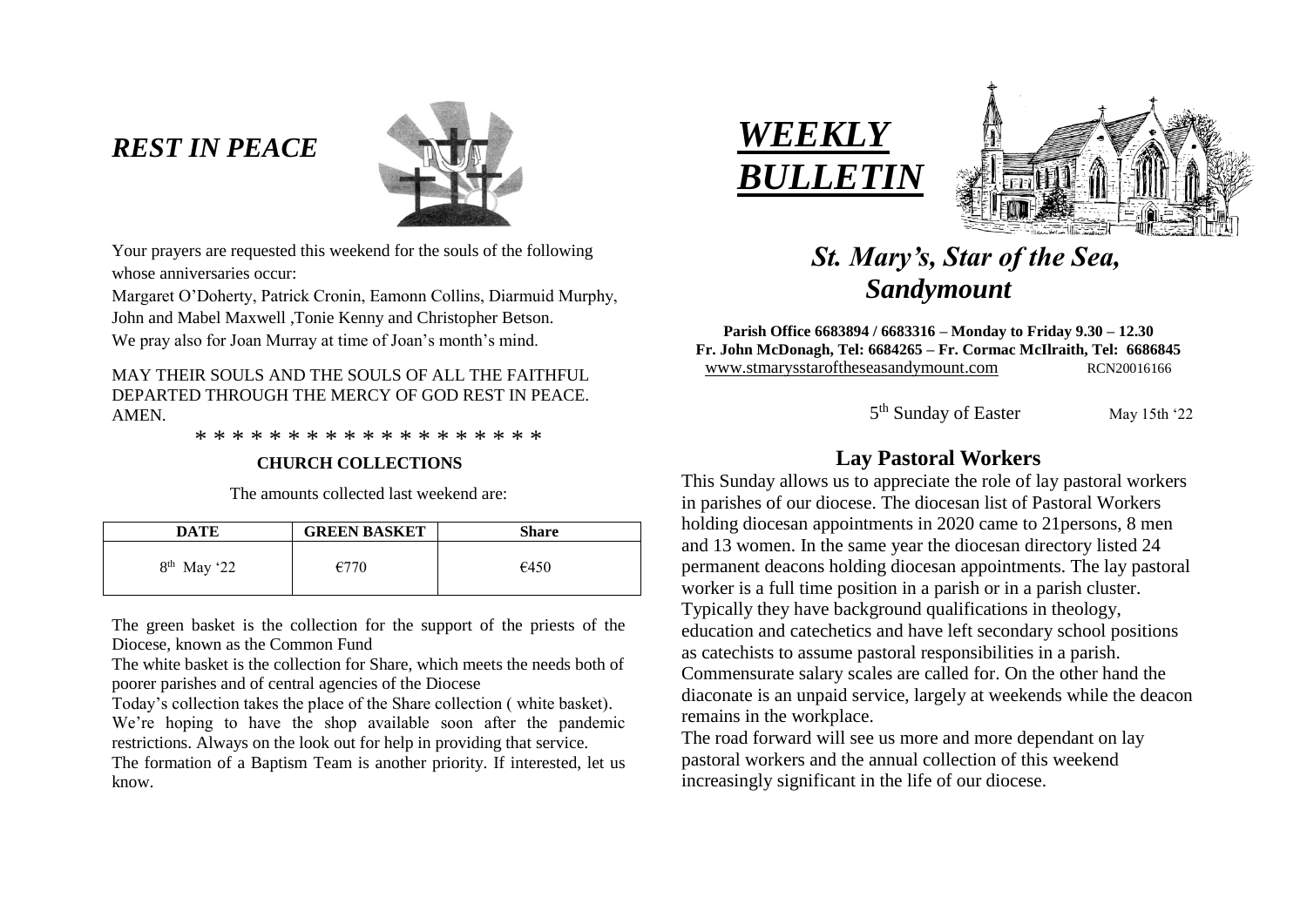#### **Building Hope**

In April 2021, Archbishop Dermot Farrell established a Task Force called Building Hope. The Task Force was asked to assess the needs of the people of the Archdiocese emerging from Covid-19 and to work to support parish communities as they undertake a radical renewal, looking to the future with creativity. 3,000 people, mostly lay faithful, responded to the invitation to share their views.

In October the Task Force reported and highlighted four dimensions valued by people which provide a framework for pastoral renewal. This framework gives a focus for the discussion and discernment around pastoral renewal Our Parish Leadership Team has identified two dates, Wednesday May 25<sup>th</sup> at 7.30pm and Sunday May 29<sup>th</sup> at 4pm for parishioners to meet in reflection and discussion of these four areas.

#### 1) FAITH

Eucharist, Prayer, Liturgies, Faith Formation, Sacramental Preparation

#### 2) SERVANT LEADERSHIP

Affirmation of priestly ministry, Coresponsibility of clergy and Lay Faithful, Active Lay Ministries, Role of Women, Youth involvement, Pastoral Outreach, Administration

# 3) SOCIAL JUSTICE

Advocacy, Active Outreach, Solidarity, Accompaniment, Care of Creation

#### 4) WELCOME

Evangelization, Inclusiveness, Community, Hospitality, Communication

After a time of reflection on these four areas we will be asked to answer a series of questions in respect of each of these areas as they pertain to our parish. Further questions will relate to local parish partnerships. Subsequently, these and further questions will be answered in an online form submitted to the diocese.

# **First Communion-Scoil Mhuire**

We congratulate the girls and their parents and teacher, who yesterday celebrated their First Holy Communion.

What a joy it is to see these lovely Maytime celebrations return after the limitations of the past two years.

### **Children's Choir returns**

Another lovely sign of the return to more normal times is seen in the return of the childrens' choir at 10.30am on Sundays. Their first full rehearsal was last Monday evening at 6pm. New members are always welcome. The lovely voices of girls and boys in 5<sup>th</sup> class were to be admired at both First Communion and recent Confirmation ceremonies. Maybe, boys and girls, you might like to join the choir. We'd love to have you along. Practice at 10am each Sunday for 10.30am Mass and an evening practice once a month on a Monday at 6pm

# **Golf Classic next Friday**

We look forward to the Parish Gold Classic next Friday.

Thanks to all who support by playing, sponsoring and advertising and to the hard working committee organising everything. . Booking Forms are at the back of the Church. To book a place or to sponsor an Ad or Tee